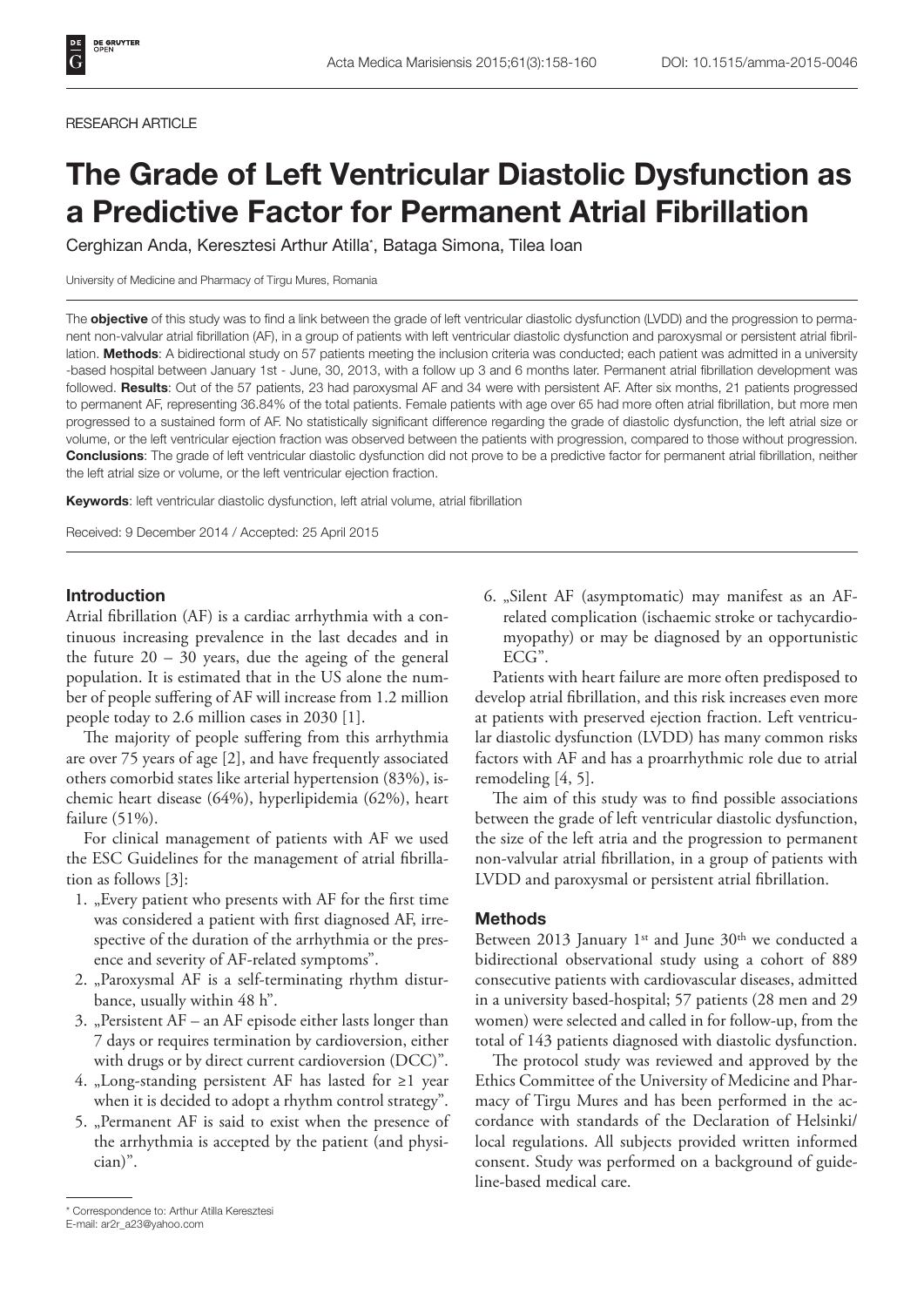#### Selection criteria

- • Paroxysmal or persistent atrial fibrillation diagnosed via rest electrocardiography (ECG) or 24 hour Holter ECG;
- • Echocardiographic examination during the first admission, patients in sinus rhythm as follows:
	- Left atrium (LA) area and volume;
	- LA volume/body surface area (BSA);
	- left ventricular (LV) ejection fraction method used: modified Simpson rule (LV endocard marking in apical 2 and 4 chamber);
	- Grade of diastolic dysfunction;
- Absence of valvular heart disease.

A number of 64 patients met the inclusion criteria and were called in for a follow-up at 3, respectively 6 months. Fifty seven of them agreed to participate in the current study.

During each follow-up exam, all studied patients underwent a rest and Holter ECG examination. At 3 months all the patients underwent an echocardiographic evaluation, with the specification that all of them were in sinus rhythm. After the second follow-up admission, permanent atrial fibrillation was diagnosed based on the Holter ECG evaluations and the patient refusal for an electrical or drug conversion to sinus rhythm.

Grades of left ventricular diastolic dysfunction were defined as:

- grade 1 when the ratio of peak early filling (E wave) and late diastolic filling (A wave) is < 1;
- grade  $2$  E/A ratio is between  $1 2$ , Em/Am < 1 and  $E/Em > 15$ , where Em represents the diastolic relaxation and Am represents atrial contraction via tissue Doppler echocardiography.
- grade 3 as  $E/A$  ratio > 2.

Data collected were included in an electronical database using Microsoft Excel 2010 software. Statistical analysis was performed using Epi Info software; Fisher's exact test, Chi square Yates corrected Chi square, T test and Mann Whitney tests were used, with a confidence level of 95%. A p value < 0.05 was considered statistically significant. Continuous variables are reported as mean  $\pm$  standard deviation (SD) and categorical variables as observed number of patients.

# **Results**

The mean age of the 57 participants in the study was 65  $\pm$ 11 years (range from 34 to 84 years), 28 patients were male and 29 female. The mean age of the male patients was 61 ± 12 years, while women had a mean age of 68 ± 9 years (p 0.036), male patients were statistically younger than female patients with LVDD.

The main symptoms at first admission were fatigue (89.47%), dyspnea (73.68%), irregular heart beat (31.57%), chest discomfort (22.8%) and syncope (12.67%).

As associated diseases, arterial hypertension was the most frequent (92.98%), followed by hypercholesterolemia (33.33%), diabetes mellitus (29.82%), coronary artery disease (28.07%) and hypertriglyceridemia (26.31%).

Out of the 57 patients, 23 had paroxysmal AF and 34 were with persistent AF (figure 1).

From the patient medical records, left atrium area and volume, left ventricular ejection fraction and the E/A ratio were collected; these measurements were performed while the patients were in sinus rhythm during the first admission (spontaneous or converted sinus rhythm) (table I). These measurements were repeated at the 3 months followup and no statistically significant difference was observed compared to baseline characteristics.

After six months, 21 patients progressed to permanent AF, representing 36.84% of the total patients. Seven of them had paroxysmal AF at baseline and 14 had persistent AF at baseline (figure 2).

The 21 patients that progressed to permanent atrial fibrillation had the mean age of  $62 \pm 11$  years (p 0.16), 12 of them were male (57.14%, p 0.51), they had a slightly bigger mean left atrial diameter than those without progression  $(22.04 \pm 6.72 \text{ mm} \text{ vs. } 21.83 \pm 5.14 \text{ mm}, \text{ p } 0.82)$ , the mean left atrial volume was also bigger (61.07 ± 25.19 ml vs.  $59.65 \pm 22.28$  ml, p 0.85) and the mean left ventricular ejection fraction was slightly better than at the patients without progression  $(59.23 \pm 4.13\% \text{ vs. } 58.52 \pm 3.71\%$ , p 0.53).

Regarding the grade of LVDD of the 21 patients, there was no statistically significant association between the E/A ratio and the progression to a sustained form of AF. The number of patients with 3rd grade LVDD that progressed



Fig. 1. Distribution of atrial fibrillation according to the type LA-left atrium; BSA-body surface area; LV-left ventricle

Table I. Baseline echocardiography characteristics of the study group

| Echocardiographic baseline characteristics | Value            |
|--------------------------------------------|------------------|
| Mean LA diameter (mm)                      | $21.91 \pm 7.13$ |
| Mean LA volume (ml)                        | $60.17 + 23.18$  |
| Mean LA volume/BSA (ml/m <sup>2</sup> )    | $30.8 \pm 11.84$ |
| Mean LV ejection fraction (%)              | $58.78 \pm 3.95$ |
| Diastolic dysfunction 1                    | 40               |
| Diastolic dysfunction 2                    | 13               |
| Diastolic dysfunction 3                    | 4                |